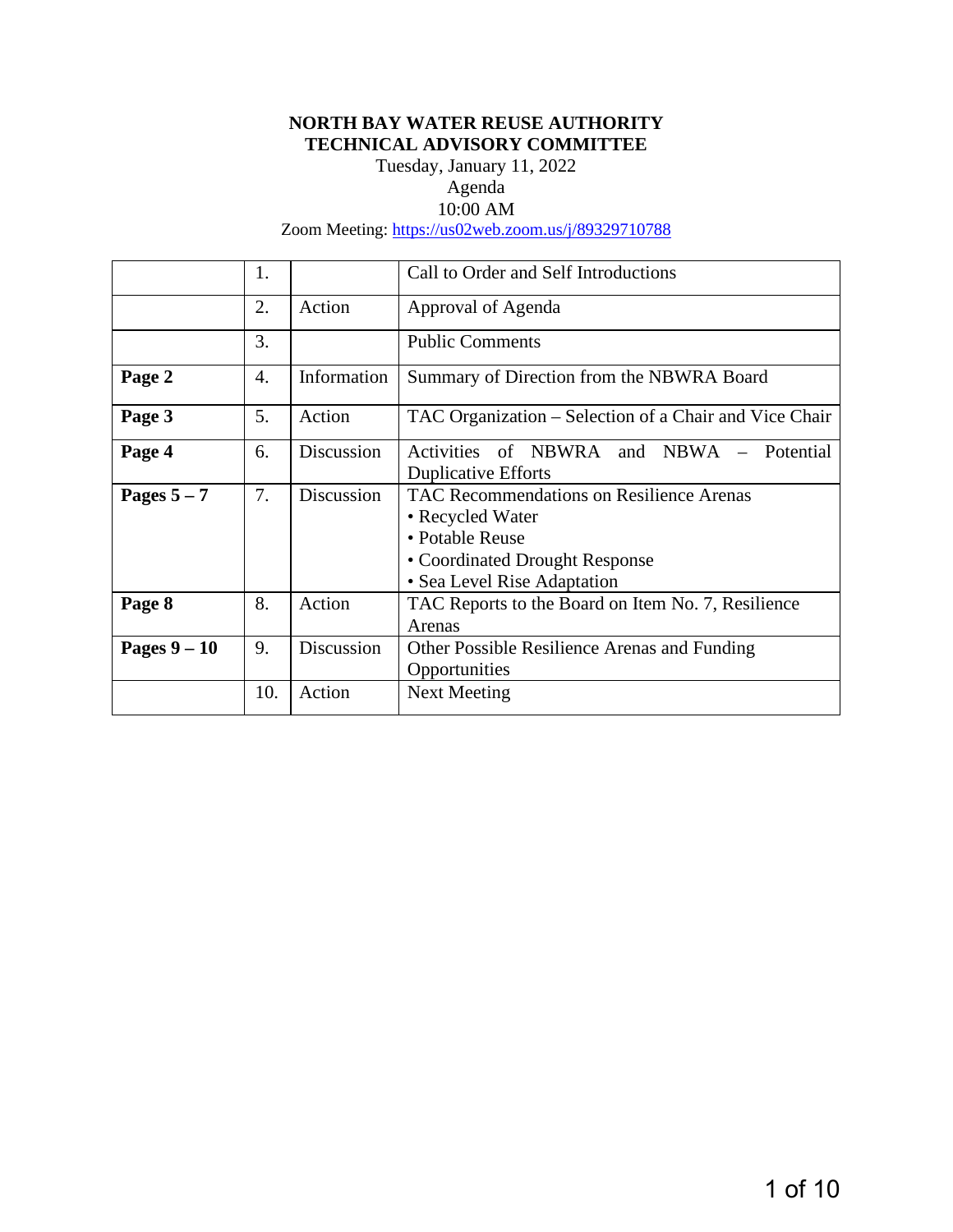# **ITEM NO. 4 SUMMARY OF DIRECTION FROM NBWRA BOARD**

## **Action Requested**

None at this time.

## **Summary**

At the November 29, 2021 Board meeting, the Board discussed the TAC and concluded that the TAC needs to be active in reviewing issues and bringing recommendations to the Board. Recommendations would include projects, budgets, cost sharing, and MOU modifications.

The Board approved the following Recommendations:

- Request the Board to formally reestablish the TAC to review issues and provide recommendations to agency boards and the NBWRA Board.
- Have the TAC elect a Chair and Vice Chair to be responsible for running TAC meetings and reporting to the Board.
- Set up a schedule through 2022 for both the Board and TAC with the TAC meeting before Board meetings.
- The consultant team offer its assistance to the TAC (and ultimately to the Board) in terms of preparing TAC agendas, reports and recommendations for Board consideration.

## **Recommendation**

It is recommended that the TAC discuss organization moving forward and select a Chair and Vice Chair as noted in Item No. 5.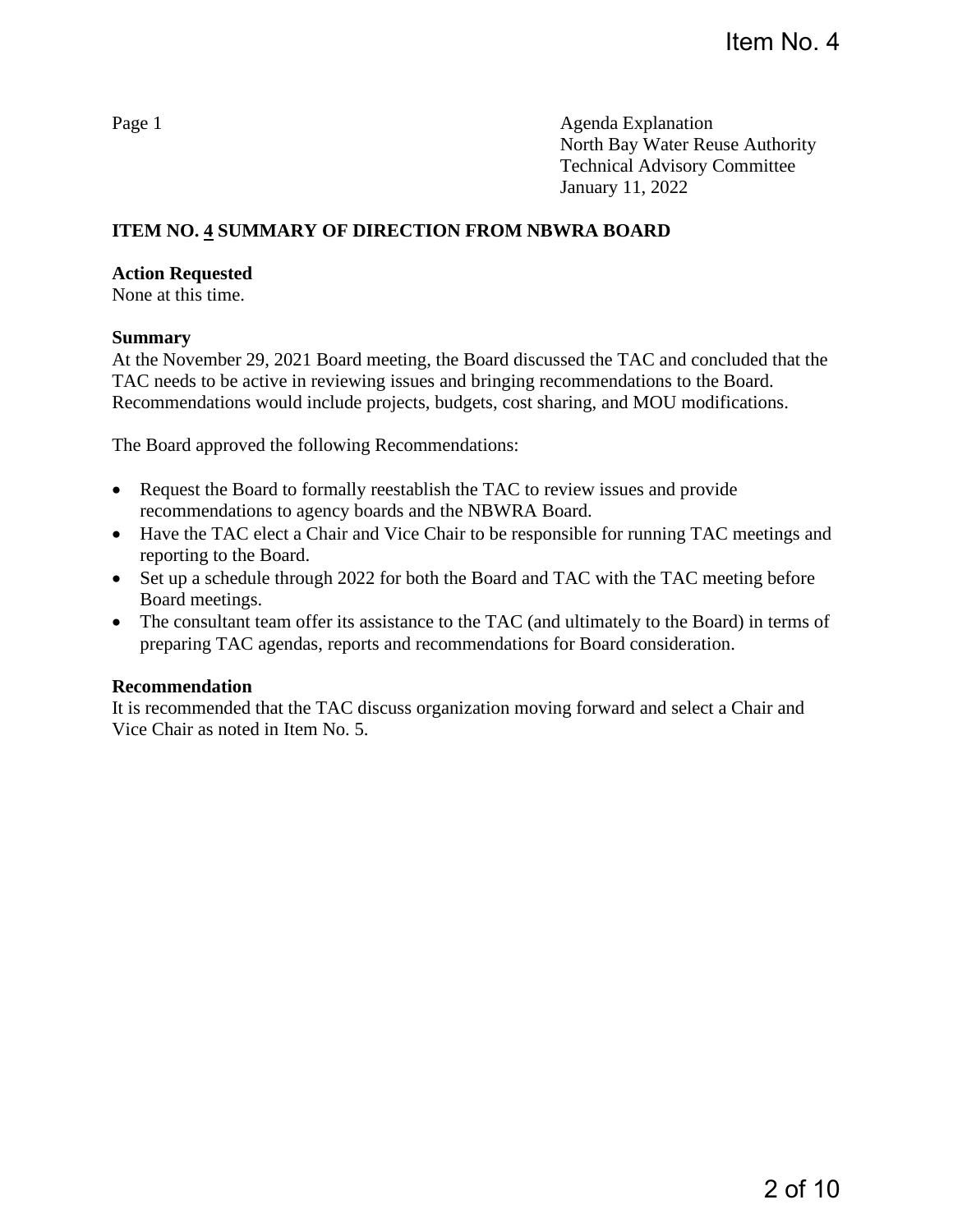# **ITEM NO. 5 TAC ORGANIZATION – SELECTION OF A CHAIR AND VICE CHAIR**

## **Action Requested**

Select a Chair and Vice Chair.

### **Summary**

One of the approved recommendations from the Board from the November 29, 2021 meeting was to have the TAC elect a Chair and Vice Chair to be responsible for running TAC meetings and reporting to the Board. In 2016, the Chair was Tim Healy, Napa Sanitation District, and the Vice Chair was Pam Jeane, Sonoma Valley County Sanitation District.

#### **Recommendation**

It is recommended that the TAC discuss and select a Chair and Vice Chair for moving forward.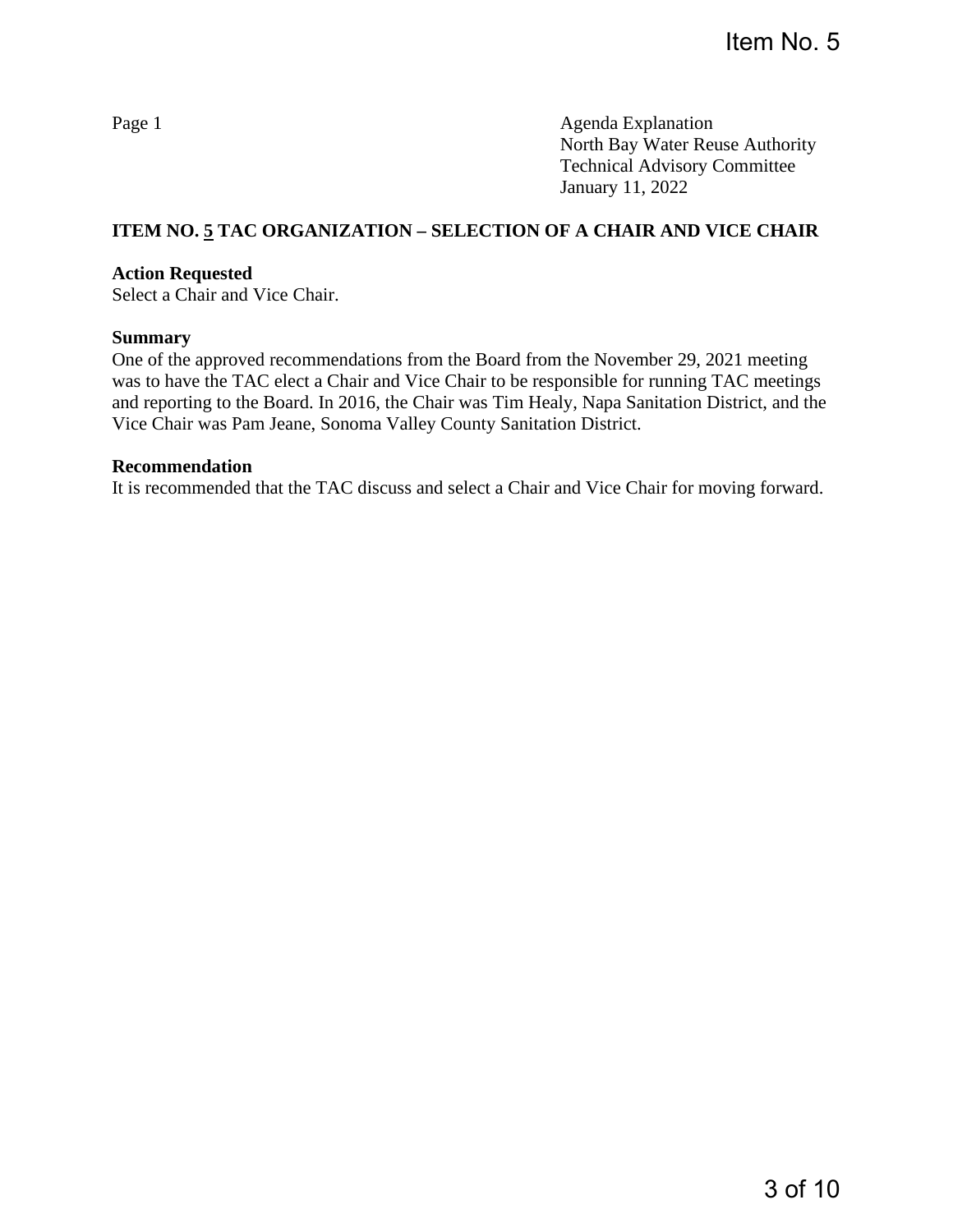# **ITEM NO. 6 ACTIVITIES OF NBWRA AND NBWA – POTENTIAL DUPLICATIVE EFFORTS**

## **Action Requested**

Discuss the roles and responsibilities of NBWRA and NBWA and determine how to avoid duplicative efforts.

The November 5, 2021 summary of the North Bay Watershed Association Board meeting included the following:

*NBWA convened a Regional Leaders/General Managers meeting on October 28, 2021, launching development of a Regional One Water Drought Project Strategy and Funding Initiative* 

*Broadly beneficial goal of identifying and executing creative and strategic one water solutions that prepare the North Bay for the next drought by prioritizing and implementing projects* 

*Summary Outline Notes:* 

## *One Water portfolio approach for the north bay*

- *• Organized by scale and types of projects*
- *Coordinate/bundle climate adaptation projects*
- *Distinguish missions & align NBWA/NBWRA initiatives*

## *Support development and completion of regional feasibility studies*

- *• Flood/Stormwater and water supply*
- *Indirect and Direct Potable Reuse (IPR/DPR)*
- *Aquifer Storage and Recovery (ASR)*

## *Convene land use agencies and water/wastewater service agencies*

- *• Strategize for expanded housing mandates*
- *Land use/housing nexus for infrastructure improvements and water delivery*

### *Outreach*

*• Empowering people to understand ways to contribute at home and at work*

Many of the agencies and attendees participate in both NBWRA and NBWA, and since the topics overlap, there is the potential for duplicative efforts, which might delay progress as well as cost more than in necessary to achieve desired goals. The TAC should discuss this issue and develop a recommendation for the Board to consider at its February 28, 2022 meeting.

### **Recommendation**

Provide a recommendation for the NBWRA Board to avoid duplicative efforts with NBWA.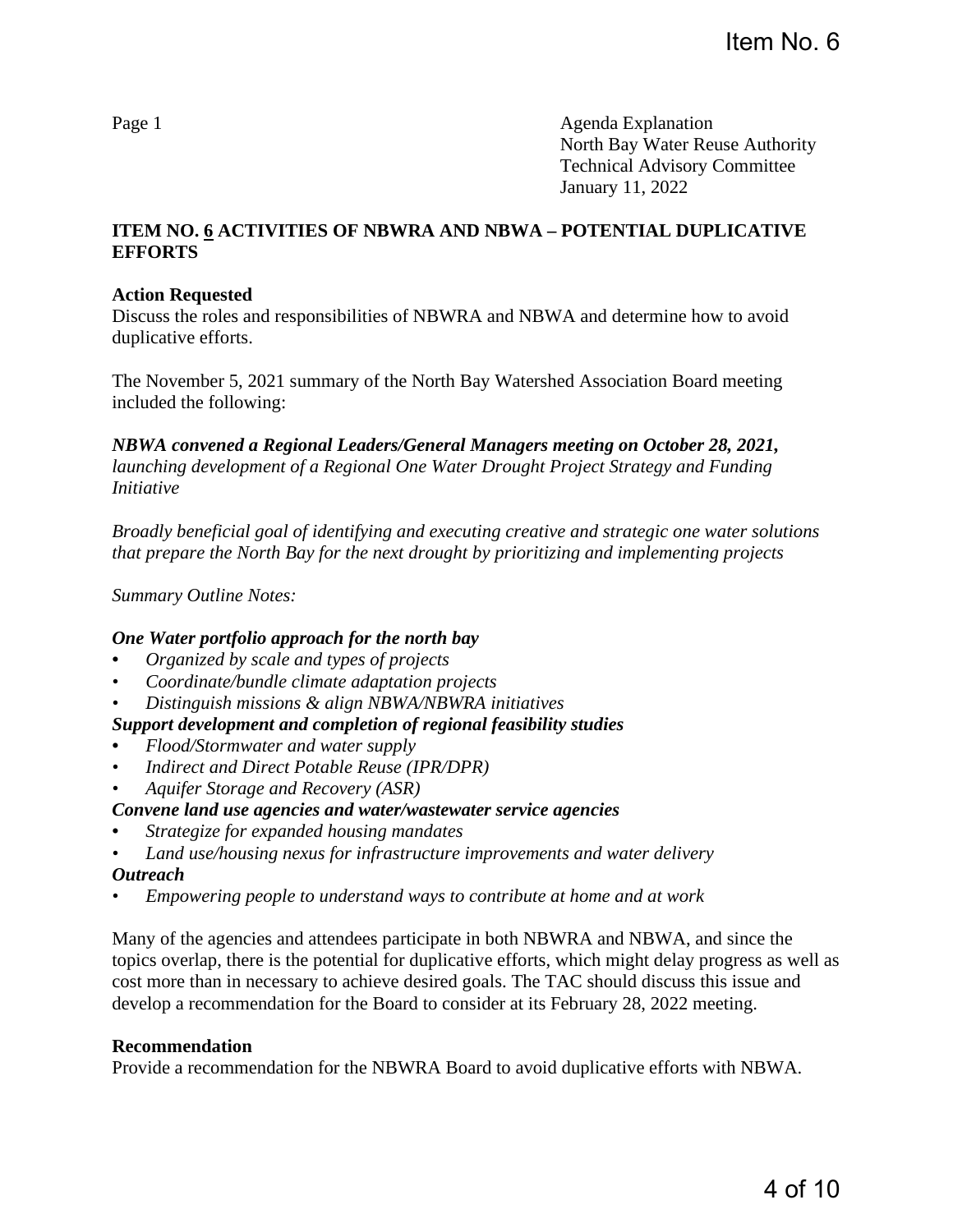# **ITEM NO. 7 TAC RECOMMENDATIONS ON RESILIENCE ARENAS**

## **Action Requested**

Consider recommendations for the NBWRA Board on the four resilience arenas moving forward.

### **Summary**

As a reminder, copied below is a brief description of the four resilience areas from the November 29, 2021 Board meeting:

- Recycled Water continue to support ongoing efforts to implement recycled water projects in the region
- Potable Reuse explore conjunctive use opportunities through the implementation of indirect and direct potable reuse
- Coordinated Drought Response Planning consider development of regional based drought response
- Sea Level Rise Adaptation identify strategies to mitigate the adverse effects of sea level rise to critical infrastructure in the region

For Recycled Water, the Phase 2 project is essentially ready to go pending direction from the TAC and Board. There is adequate funding available to complete the environmental documentation and to submit an application for Title 16 Funding.

For Potable Reuse, please refer to the draft outline of an NBWRA Potable Reuse Regional Study that was prepared by Dawn Taffler, Kennedy Jenks Consultants. A regional potable reuse study would be timely given the results of the survey as well as the drought conditions that have been impacting all NBWRA member agencies.

Outlines for other region or subregional resilience arena efforts can be developed by the consultant team based on recommendations from the TAC and Board.

### **Recommendation**

The TAC should discuss the Potable Reuse Regional Study outline and consider recommendations for that study as well as other resilience arena projects for the Board as noted in Agenda Item No. 8. In addition, the TAC should consider a recommendation for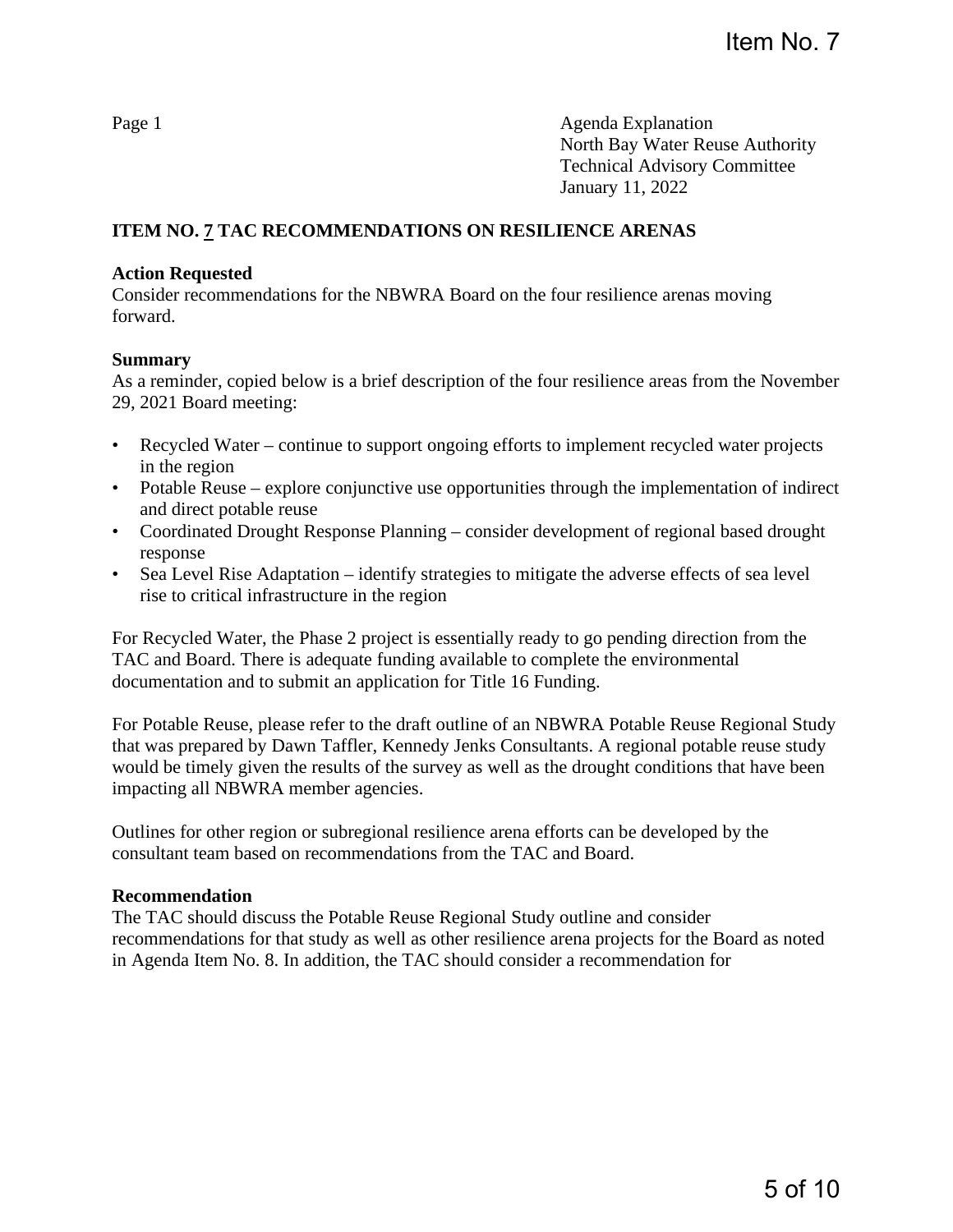# NBWRA Potable Reuse Regional Study

Development of a NBWRA Potable Reuse Regional Study (Study) would be a regional effort to study potable reuse opportunities in the North Bay. The NBWRA Member Agencies first came together in 2002 to develop a program that used a multiple-benefit approach to identify how to best serve the region's urban, agricultural and environmental needs using non-potable recycled water. This Study would similarly explore opportunities on how to best augment potable supplies with purified water through a Potable Reuse Program.

Together, the NBWRA Member Agencies have recognized that regional collaboration offers opportunities to address multiple water supply and wastewater challenges, while realizing the benefits of shared infrastructure, asset recovery, economies of scale, and a more competitive strategy to pursue funding, in addition to enhancing regional self-reliance through integrated water management.

**Objective of Study**: to identify existing and in-progress potable reuse concepts being explored independently by NBWRA Agencies and explore regional potable reuse concepts that could realize multiple benefits.

**Goal of Study:** through collaborative screening and ranking process, to identify regional potable reuse concepts and provide the NBWRA Agencies with sufficient information to determine the next steps for viable projects of interest and an overarching outreach message to communicate with the public.

| <b>Task</b>                                  | <b>Description</b>                                                                                                                     | <b>Deliverables</b>                                                                                                   | <b>Input Needed</b>                                                                                                                                |
|----------------------------------------------|----------------------------------------------------------------------------------------------------------------------------------------|-----------------------------------------------------------------------------------------------------------------------|----------------------------------------------------------------------------------------------------------------------------------------------------|
| Task 1. Prior and<br><b>Current Studies</b>  | Identify existing and in-<br>progress studies by NBWRA<br>agencies related to potable<br>reuse. Identify synergies<br>between studies. | Summary table of studies<br>(e.g. objectives, level of<br>effort, source supply,<br>type/place of use)                | NBWRA agencies provide<br>relevant studies and<br>updates of ongoing studies<br>in progress.                                                       |
| Task 2. Supply and<br><b>Demands</b>         | Summarize available ww/rw<br>supplies and potable<br>demands for NBWRA<br>agencies                                                     | Summary table/map and<br>supply and demands.                                                                          | UWMP tables supplemented<br>by other data (if needed).                                                                                             |
| <b>Task 3. Regulatory</b><br><b>Overview</b> | Describe multi-barrier<br>approach to reuse and<br>existing regs for IPR/DPR                                                           | Summary of regulatory<br>requirements, incl.<br>treatment, discharge<br>requirements, and<br>institutional agreements | <b>NBWRA Agencies</b><br>identify/provide applicable<br>permits and agreements.                                                                    |
| Task 4. Potable<br><b>Reuse Concepts</b>     | Describe local and regional<br>IPR/DPR concepts at a high<br>level (considerations, not<br>conveyance)                                 | Summary tables/maps<br>identifying key<br>components of concepts                                                      | <b>NBWRA Agencies identify</b><br>preferred local projects<br>from prior/ongoing studies.<br>Charrette to identify<br>potential regional concepts. |

# Scope of Work – High Level Outline

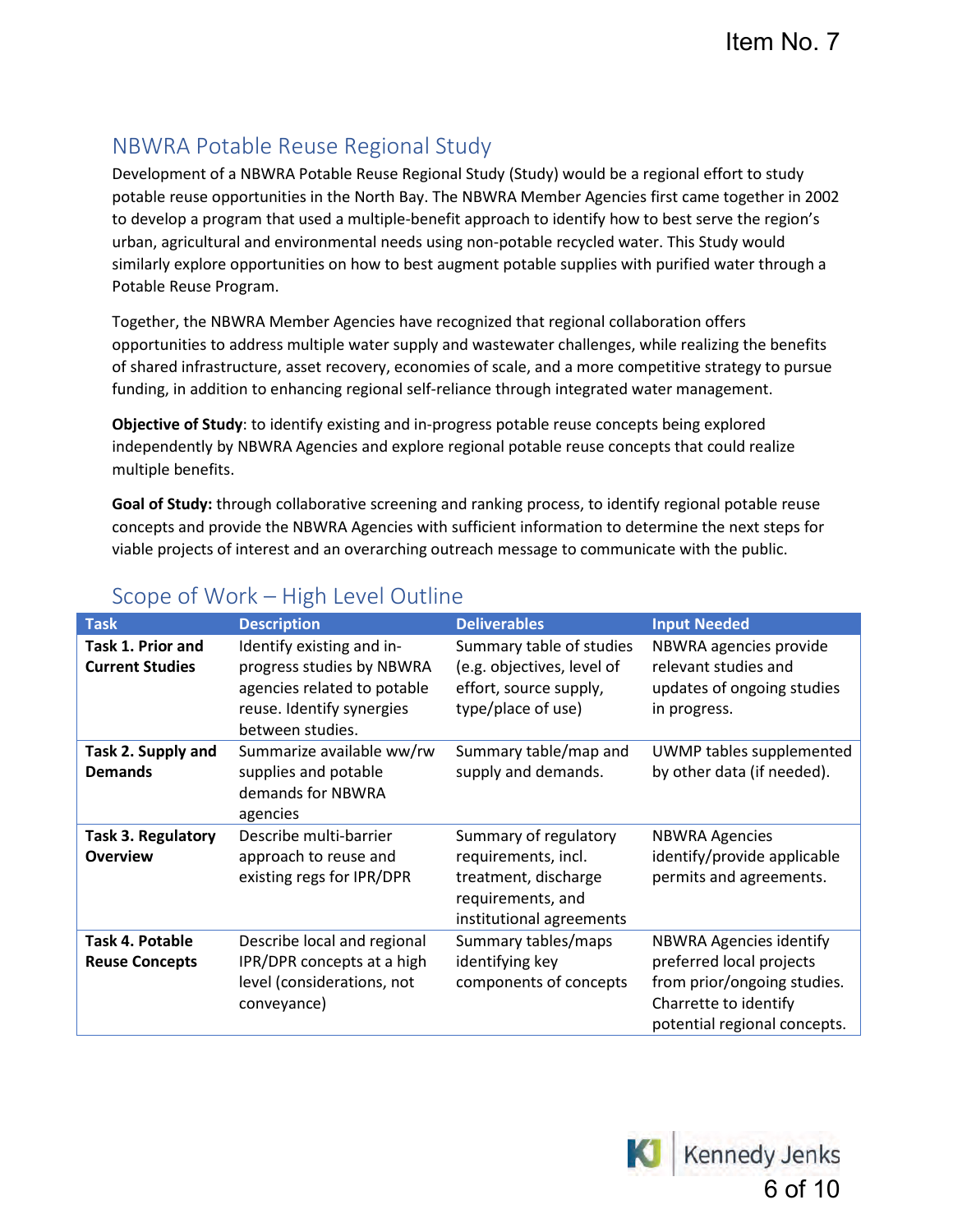# Item No. 7

| <b>Task</b>                | <b>Description</b>                                     | <b>Deliverables</b>                        | <b>Input Needed</b>                                        |
|----------------------------|--------------------------------------------------------|--------------------------------------------|------------------------------------------------------------|
| <b>Task 5. Screening</b>   | Two step approach to (1)                               | Summary tables: criteria                   | Workshops to discuss                                       |
| Approach                   | screen concepts to create                              | to screen concepts,                        | criteria development,                                      |
|                            | alternatives (2) score,                                | alternatives for further                   | screening outcomes for                                     |
|                            | weight and rank alternatives                           | evaluation, criteria to                    | concepts and alternatives                                  |
|                            |                                                        | score, weight and rank                     | for further analysis.                                      |
|                            |                                                        | alternatives                               |                                                            |
| <b>Task 5. Regional</b>    | Identify key infrastructure,                           | Summarize facilities,                      | Workshop to discuss facility                               |
| <b>Alternative</b>         | conveyance and                                         | benefits and limitations                   | preferences, benefits and                                  |
| <b>Evaluation</b>          | environmental                                          |                                            | limitations                                                |
|                            | considerations for regional                            |                                            |                                                            |
|                            | alternatives.                                          |                                            |                                                            |
| <b>Task 6. Preliminary</b> | Prepare concept level costs<br>for all alternatives.   | Table/Graphs illustrating                  | Cost input from NBWRA                                      |
| Costs                      |                                                        | capital, O&M and<br>annualized unit costs. | Agencies, recent bids, and<br>cost data from               |
|                            |                                                        |                                            | prior/ongoing studies.                                     |
| <b>Task 7. Regional</b>    | Apply criteria to score,                               | Ranking matrix with                        | Workshops to discuss                                       |
| <b>Alternative</b>         | weight and rank                                        | sensitivity analysis. Road                 | scoring, weighting and                                     |
| Ranking                    | alternatives. Potential next                           | map with triggers to                       | ranking of regional                                        |
|                            | steps to further explore                               | initiate next steps.                       | alternatives. (A preferred                                 |
|                            | most viable options.                                   | Potential schedule for                     | alternative may not be                                     |
|                            |                                                        | potable reuse                              | identified at this stage).                                 |
|                            |                                                        | implementation for top                     |                                                            |
|                            |                                                        | ranked alternatives.                       |                                                            |
| Task 8. Path to            | Overview of available                                  | Framework for regional                     | <b>NBWRA Agencies share</b>                                |
| <b>Public Support</b>      | resources and strategies for                           | public outreach and                        | existing outreach strategies.                              |
|                            | public outreach                                        | communication                              | Workshop to solicit input on                               |
|                            |                                                        |                                            | regional messaging and                                     |
|                            |                                                        |                                            | strategy                                                   |
| <b>Task 9. NBWRA</b>       | Document work from Tasks                               | Admin Draft, Draft and                     | <b>NBWRA Agencies review</b>                               |
| <b>Potable Reuse</b>       | 1-8, including a summary of                            | Final Report.                              | and provide consolidated                                   |
| <b>Regional Study</b>      | technical, financial,                                  |                                            | comments                                                   |
|                            | institutional findings and                             |                                            |                                                            |
|                            | next steps                                             |                                            |                                                            |
| <b>Task 10. Meetings</b>   | Regular check in meetings<br>with TAC, agency specific | Meeting materials,<br>including agendas,   | <b>NBWRA Agencies attend</b><br>and contribute at meetings |
|                            | meetings for local                                     | presentations, and                         |                                                            |
|                            | alternatives, NBWRA board                              | minutes                                    |                                                            |
|                            | meetings to present                                    |                                            |                                                            |
|                            | outcomes                                               |                                            |                                                            |
| Task 11. Project           | Setup, invoicing, internal                             | Status reports and                         |                                                            |
| <b>Management and</b>      | coordination                                           | monthly invoice                            |                                                            |
| QA/QC                      |                                                        |                                            |                                                            |

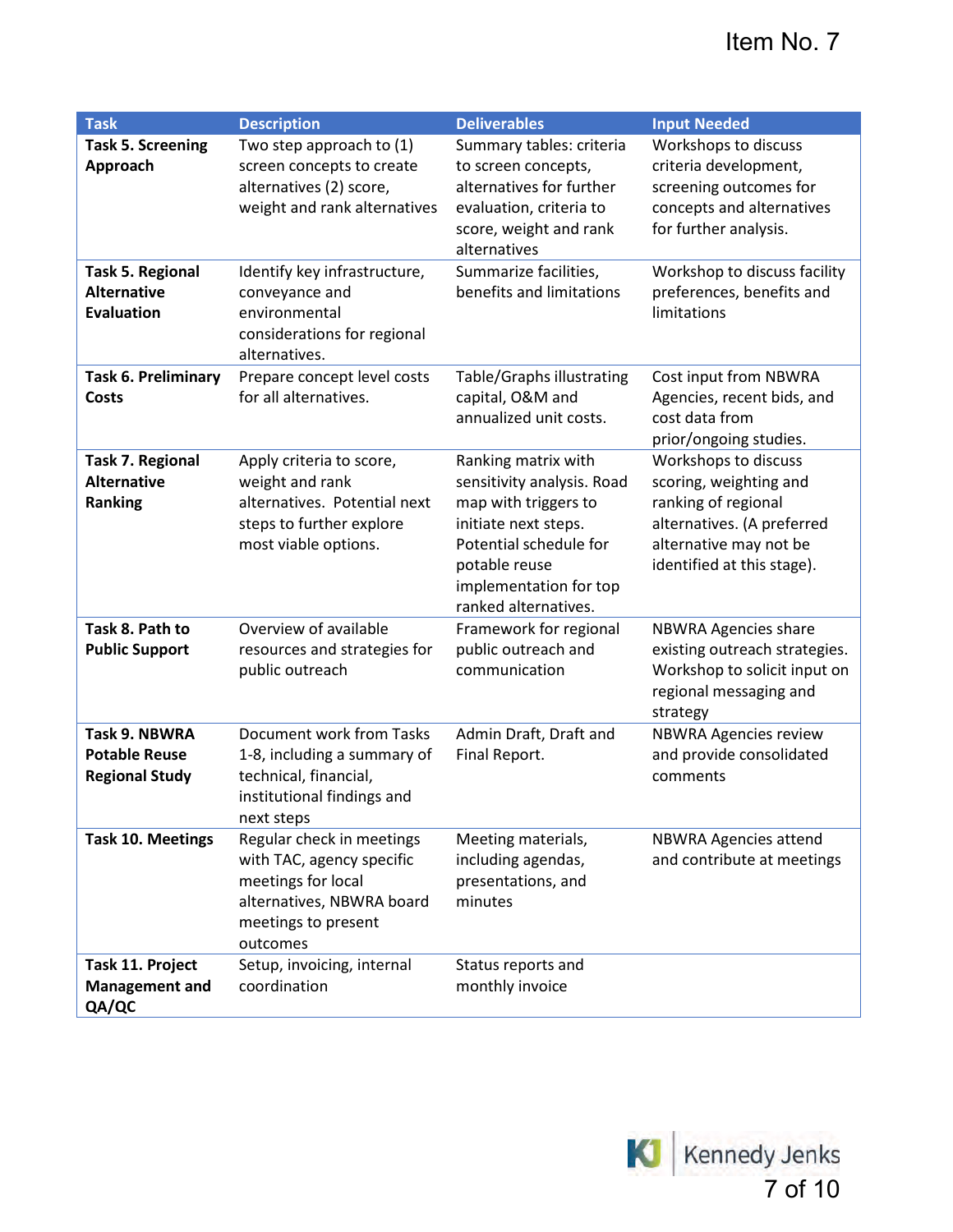# **ITEM NO. 8 TAC REPORTS TO THE BOARD ON ITEM NO. 7, RESILIENCE AREAS**

## **Action Requested**

The TAC should discuss the process for providing recommendation to the Board regarding resilience arena projects.

### **Summary**

Since it has been several years since the TAC provided recommendations to the Board, the TAC should discuss the process for moving forward. The consultant team can provide draft reports for the TAC to consider, but the actual reporting should come from the TAC. A draft Potable Reuse Regional Study was discussed in the last agenda item and it could serve as a test case for moving forward. The TAC may decide to recommend other potential studies and projects as well. This could also include moving forward with Phase 2.

## **Recommendation**

It is recommended that the TAC provide a recommendation to the Board on the Potable Reuse Regional Study, Phase 2, as well as other resilience arena studies and projects.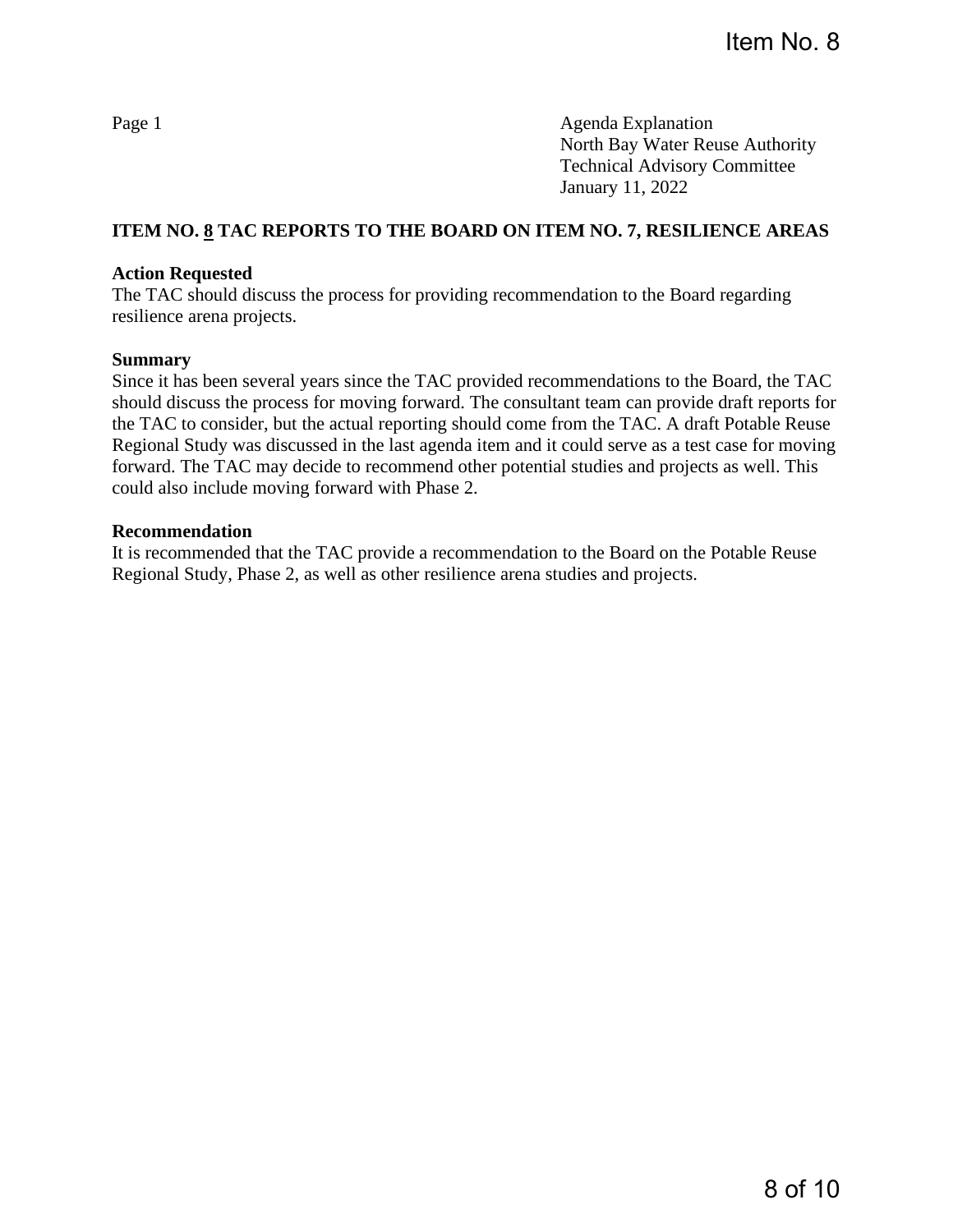## **ITEM NO. 9 OTHER POSSIBLE RESILIENCE ARENAS AND FUNDING OPPORTUNITIES**

#### **Action Requested**

None at this time.

### **Summary**

The state and federal governments are actively trying to make funds available for a variety of water related projects. Many of these have been discussed in recent Board and TAC meetings. On January 4, 2022 DWR sent an email describing six federal and state grant-related opportunities with DWR and other agencies. These included the following:

- 1. California Hazard Mitigation Grant Program Notice of Funding Opportunity [https://www.caloes.ca.gov/RecoverySite/Documents/HMGP%20NOFO%20-](https://www.caloes.ca.gov/RecoverySite/Documents/HMGP%20NOFO%20-%2012.14.21.pdf) [%2012.14.21.pdf](https://www.caloes.ca.gov/RecoverySite/Documents/HMGP%20NOFO%20-%2012.14.21.pdf)
- 2. The Department of Water Resources (DWR) is pleased to release the final 2021 SGMA Implementation Guidelines (2021 Guidelines) and Proposal Solicitation Package (PSP). The two documents can be located on the SGM Grant Program's website at [www.water.ca.gov/sgmgrants.](https://gcc02.safelinks.protection.outlook.com/?url=http%3A%2F%2Fwww.water.ca.gov%2Fsgmgrants&data=04%7C01%7C%7C04b61b3fd1744ad1212e08d9c719d5f1%7Cb71d56524b834257afcd7fd177884564%7C0%7C0%7C637759736078710304%7CUnknown%7CTWFpbGZsb3d8eyJWIjoiMC4wLjAwMDAiLCJQIjoiV2luMzIiLCJBTiI6Ik1haWwiLCJXVCI6Mn0%3D%7C3000&sdata=dvrUw5qMRmfsDtQ2GqEDofGjo50WZtRDNk5IpLhrqYA%3D&reserved=0)
- 3. Regional Integrated Science and Assessments (RISA) and Adaptation Sciences (AdSci)FY2022 Notice of Funding Opportunity **[Notice of Funding Opportunity \(PDF\)](https://gcc02.safelinks.protection.outlook.com/?url=https%3A%2F%2Fcpo.noaa.gov%2FPortals%2F0%2FGrants%2F2022%2FNOAA-OAR-CPO-2022-2007019-NOFO.pdf&data=04%7C01%7C%7Cb3b48818ad3242a7be2608d9c49ea06a%7Cb71d56524b834257afcd7fd177884564%7C0%7C0%7C637757007888383440%7CUnknown%7CTWFpbGZsb3d8eyJWIjoiMC4wLjAwMDAiLCJQIjoiV2luMzIiLCJBTiI6Ik1haWwiLCJXVCI6Mn0%3D%7C3000&sdata=hFSlt8zYo6ZlfHcFgHaq0aQo2zPjsr8XOHjFMhRdb90%3D&reserved=0)**
- 4. California Hazard Mitigation Grant Program Notice of Funding Opportunity [https://www.caloes.ca.gov/RecoverySite/Documents/HMGP%20NOFO%20-](https://www.caloes.ca.gov/RecoverySite/Documents/HMGP%20NOFO%20-%2012.14.21.pdf) [%2012.14.21.pdf](https://www.caloes.ca.gov/RecoverySite/Documents/HMGP%20NOFO%20-%2012.14.21.pdf)
- 5. The California Department of Transportation (Caltrans) developed the Clean California Local Grant Program as part of a two-year program through which approximately \$296 million in funds will go to local communities to beautify and improve local streets and roads, tribal lands, parks, pathways, and transit centers to clean and enhance public spaces. Through the combination of adding beautification measures and art in public spaces along with the removal of litter and debris, this effort will enhance communities and improve spaces for walking and recreation. View the [Clean California Local Grant Program Factsheet \(PDF\)](https://cleancalifornia.dot.ca.gov/-/media/cleancalifornia-media/documents/local-grant-program/cc-lgp-factsheet-20211207-a11y.pdf) and <https://cleancalifornia.dot.ca.gov/local-grants/workshops-milestones>for more information.
- 6. California Grants Portal Sign up to receive information about newly added state grant opportunities delivered to your inbox.<https://www.grants.ca.gov/subscribe-to-updates/>

In addition, there may be funding available from CalRecycle for agencies interested in codigestion of food waste.

The message from all of this is that there is money available and NBWRA and its member agencies could be well positioned for regional projects.